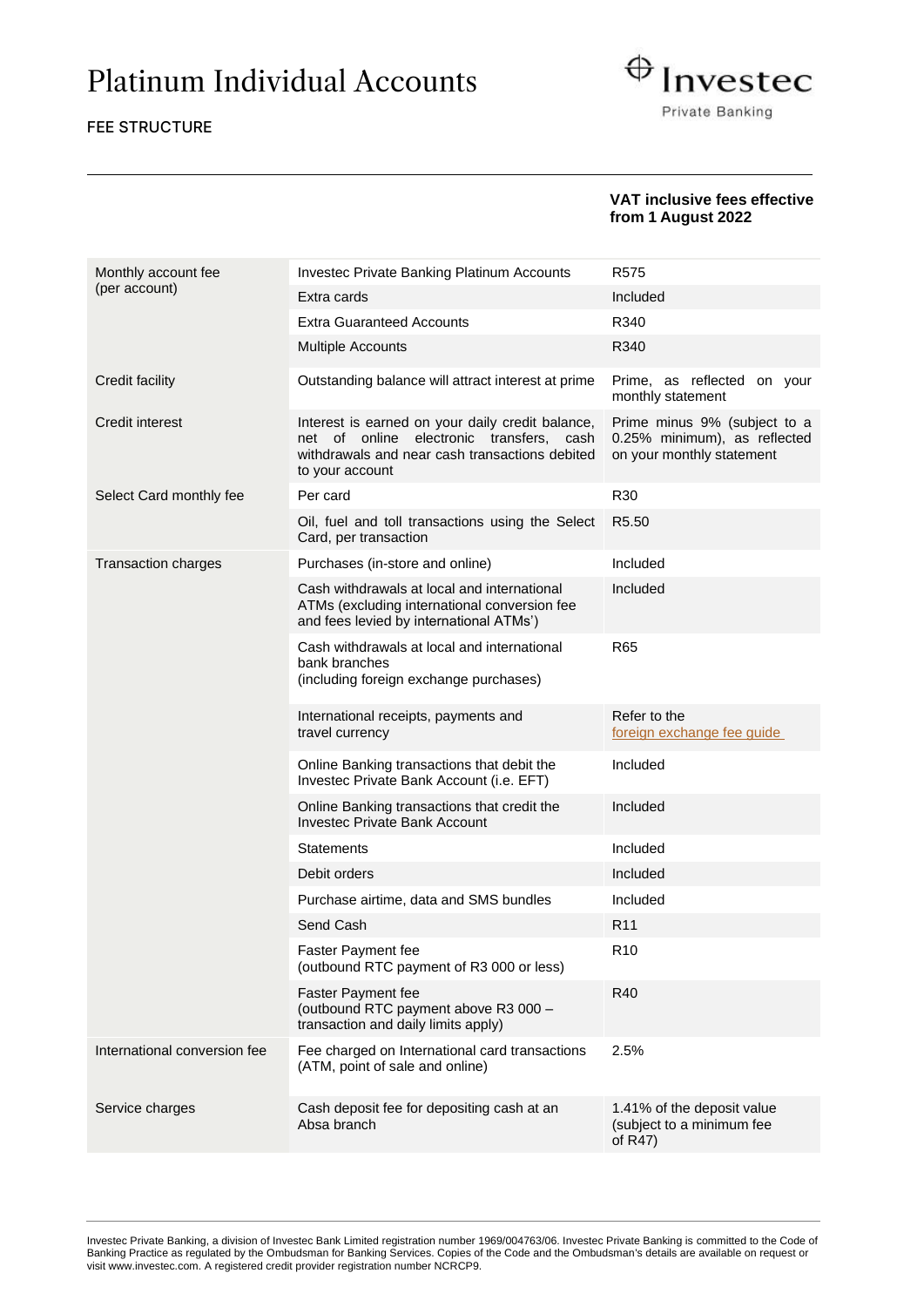| Cash deposit fee for depositing cash at an Absa<br>ATM or cash centre                                                                                                       | 1.29% of the deposit value<br>(subject to a minimum fee<br>of R1.29)                                    |  |
|-----------------------------------------------------------------------------------------------------------------------------------------------------------------------------|---------------------------------------------------------------------------------------------------------|--|
| Monthly credit facility fee                                                                                                                                                 | Included                                                                                                |  |
| Card replacement and deliveries - local                                                                                                                                     | Included<br>(R275 if card is replaced more<br>than once in a three-year cycle)                          |  |
| Card replacement and deliveries - international                                                                                                                             | R595                                                                                                    |  |
| Card replacement and deliveries - local<br>emergency delivery                                                                                                               | R375                                                                                                    |  |
| Lost card protection                                                                                                                                                        | Included                                                                                                |  |
| Monthly financing administration fee -<br>per mortgage and instalment sale                                                                                                  | Included<br>(if you service your debt via<br>debit order through your<br>Investec Private Bank Account) |  |
| Monthly financing administration fee if you do<br>not service your debt via debit order through<br>your Investec Private Bank Account -<br>per mortgage and instalment sale | Refer to terms and conditions of<br>your financing agreement/refer<br>to loan agreement                 |  |
| Complimentary travel insurance when<br>purchasing international travel tickets with an<br>Investec Visa card                                                                | Included                                                                                                |  |
| Transaction voucher copy                                                                                                                                                    | R <sub>165</sub>                                                                                        |  |
| Successful transaction dispute                                                                                                                                              | Included                                                                                                |  |
| Unsuccessful transaction dispute                                                                                                                                            | R <sub>245</sub>                                                                                        |  |
| Returned payment fee on returned Automatic<br>Payment Order (APO)                                                                                                           | R <sub>160</sub>                                                                                        |  |
| Copy of deposit slip (less than 30 days old)                                                                                                                                | <b>R72</b>                                                                                              |  |
| Copy of deposit slip (more than 30 days old)                                                                                                                                | R301                                                                                                    |  |
| Details of direct debit or credit to account<br>(less than 30 days old)                                                                                                     | R72                                                                                                     |  |
| Details of direct debit or credit to account<br>(more than 30 days old)                                                                                                     | R301                                                                                                    |  |
| Successful payment recall                                                                                                                                                   | R <sub>285</sub>                                                                                        |  |
| Unsuccessful payment recall                                                                                                                                                 | R285                                                                                                    |  |
| Debit order resubmission fee                                                                                                                                                | R <sub>165</sub>                                                                                        |  |
| Standard Cash-backed guarantee fee                                                                                                                                          | R <sub>1</sub> 400                                                                                      |  |
| Renewal fee<br>(Standard Cash-backed guarantee)                                                                                                                             | R800                                                                                                    |  |
| Multiple fee<br>(Standard Cash-backed Guarantee) from the<br>second guarantee onwards                                                                                       | R800                                                                                                    |  |
| Non-standard Cash-backed guarantee fee                                                                                                                                      | 0.35% of guarantee value<br>(with a minimum fee of R2 700,<br>maximum R10 500)                          |  |
|                                                                                                                                                                             |                                                                                                         |  |

## ATM limits

| Local ATMs | R6 000 |
|------------|--------|
|            |        |

Investec Private Banking, a division of Investec Bank Limited registration number 1969/004763/06. Investec Private Banking is committed to the Code of Banking Practice as regulated by the Ombudsman for Banking Services. Copies of the Code and the Ombudsman's details are available on request or visi[t www.investec.com.](http://www.investec.co.za/) A registered credit provider registration number NCRCP9.